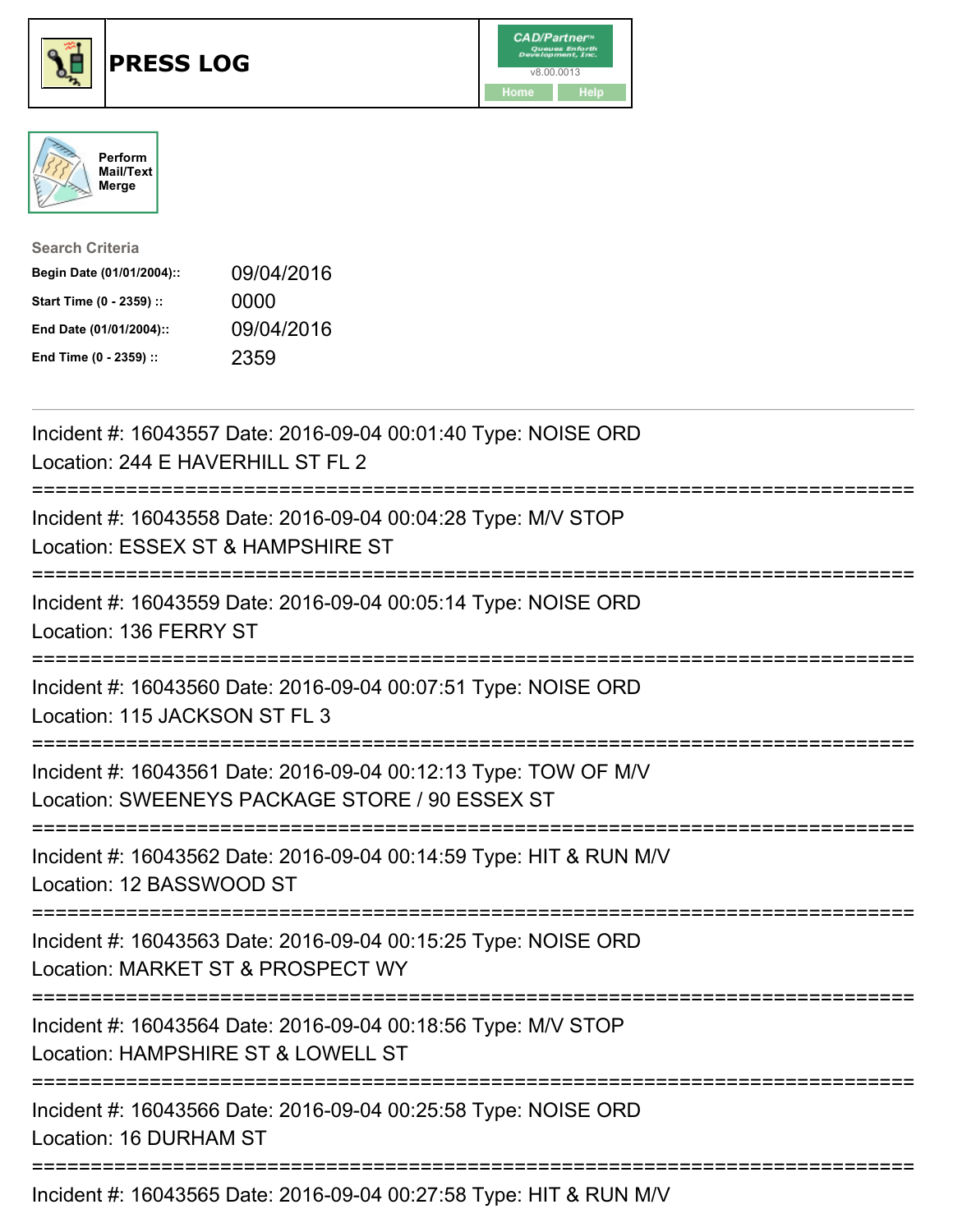Location: 12 BASSWOOD ST

| Incident #: 16043567 Date: 2016-09-04 00:31:34 Type: DRUG OVERDOSE<br>Location: HAMPSHIRE ST & LAWRENCE ST        |
|-------------------------------------------------------------------------------------------------------------------|
| Incident #: 16043568 Date: 2016-09-04 00:33:39 Type: NOISE ORD<br>Location: 31 SARGENT ST                         |
| Incident #: 16043569 Date: 2016-09-04 00:44:28 Type: DOMESTIC/PROG<br>Location: 14 GROVE ST FL 1                  |
| Incident #: 16043570 Date: 2016-09-04 00:45:43 Type: AUTO ACC/NO PI<br>Location: TRAIN STATION / 211 MERRIMACK ST |
| Incident #: 16043572 Date: 2016-09-04 00:51:27 Type: DISTURBANCE<br>Location: 133 S BROADWAY                      |
| Incident #: 16043571 Date: 2016-09-04 00:52:10 Type: NOISE ORD<br>Location: 31 ROBINSON CT                        |
| Incident #: 16043573 Date: 2016-09-04 00:56:43 Type: M/V STOP<br>Location: APPLETON ST & METHUEN ST               |
| Incident #: 16043574 Date: 2016-09-04 01:00:44 Type: NOISE ORD<br>Location: 104 GREENWOOD ST                      |
| Incident #: 16043575 Date: 2016-09-04 01:02:25 Type: NOISE ORD<br>Location: 341D S BROADWAY                       |
| Incident #: 16043577 Date: 2016-09-04 01:13:43 Type: DISTURBANCE<br>Location: 21 SPRINGFIELD ST                   |
| Incident #: 16043576 Date: 2016-09-04 01:14:45 Type: NOISE ORD<br><b>Location: 99 SUMMER ST</b>                   |
| Incident #: 16043578 Date: 2016-09-04 01:15:17 Type: DOMESTIC/PROG<br>Location: 11 BRADFORD PL FL 2               |
| Incident #: 16043579 Date: 2016-09-04 01:18:58 Type: NOISE ORD<br>Location: EASTSIDE ST & FERRY ST                |
| Incident #: 16043580 Date: 2016-09-04 01:23:53 Type: MEDIC SUPPORT                                                |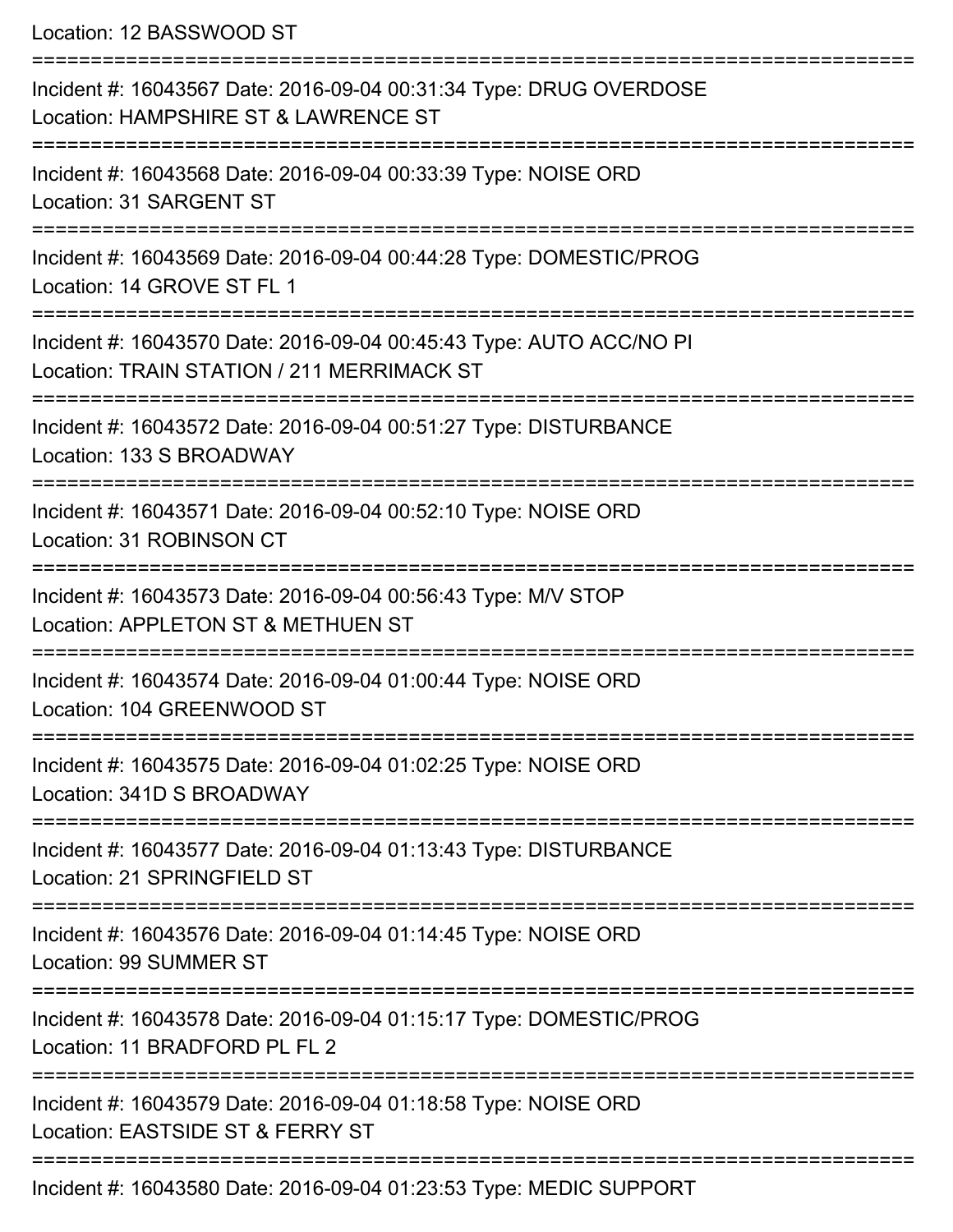| Incident #: 16043581 Date: 2016-09-04 01:29:28 Type: M/V STOP<br>Location: ESSEX ST & HAMPSHIRE ST             |
|----------------------------------------------------------------------------------------------------------------|
| Incident #: 16043582 Date: 2016-09-04 01:31:50 Type: NOISE ORD<br><b>Location: THOREAU WAY</b>                 |
| Incident #: 16043583 Date: 2016-09-04 01:36:10 Type: ALARM/BURG<br>Location: D'LUIS AUTO MUSIC / 654 ESSEX ST  |
| Incident #: 16043584 Date: 2016-09-04 01:42:53 Type: NOISE ORD<br>Location: BUSWELL ST & LEXINGTON ST          |
| Incident #: 16043585 Date: 2016-09-04 02:01:26 Type: NOISE ORD<br><b>Location: 5 CURRIER ST</b>                |
| Incident #: 16043586 Date: 2016-09-04 02:02:15 Type: M/V STOP<br>Location: LOWELL ST & OXFORD ST               |
| Incident #: 16043587 Date: 2016-09-04 02:03:36 Type: ALARM/BURG<br>Location: MARIA ALCANTARA / 530 BROADWAY    |
| Incident #: 16043588 Date: 2016-09-04 02:04:08 Type: M/V STOP<br>Location: JACKSON ST & METHUEN ST             |
| Incident #: 16043589 Date: 2016-09-04 02:06:20 Type: MAL DAMAGE<br>Location: 246 BRUCE ST                      |
| Incident #: 16043590 Date: 2016-09-04 02:09:07 Type: M/V STOP<br>Location: BRADFORD ST & BROADWAY              |
| Incident #: 16043591 Date: 2016-09-04 02:12:55 Type: MEDIC SUPPORT<br>Location: 8 CLEVELAND ST                 |
| Incident #: 16043592 Date: 2016-09-04 02:17:32 Type: NOISE ORD<br>Location: 130 HIGH ST                        |
| Incident #: 16043593 Date: 2016-09-04 02:21:46 Type: BUILDING CHK<br>Location: SAM'S FOOD STORE / 389 BROADWAY |
| Incident #: 16043594 Date: 2016-09-04 02:24:30 Type: M/V STOP                                                  |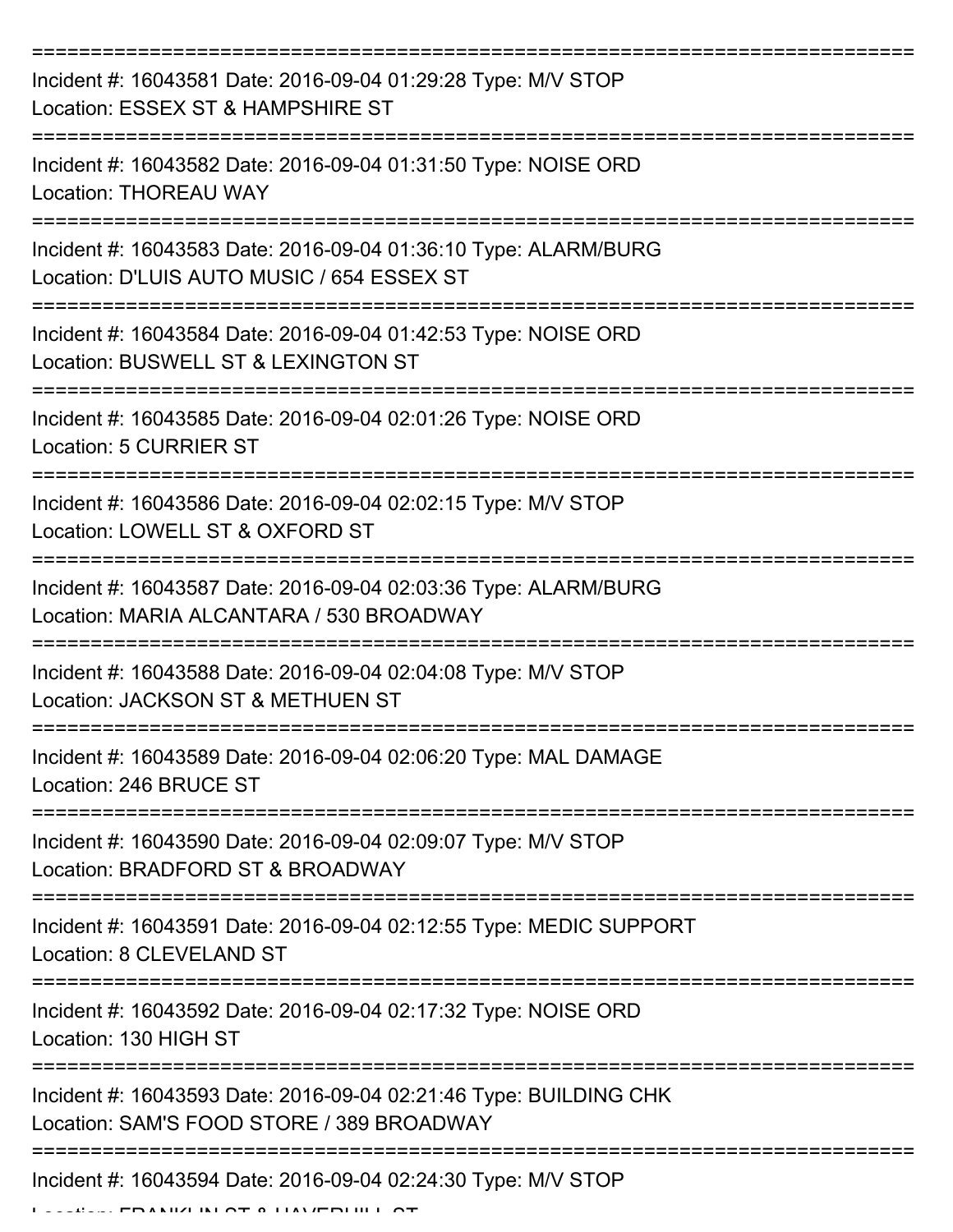| Incident #: 16043595 Date: 2016-09-04 02:33:39 Type: NOISE ORD<br>Location: 10 BASSWOOD ST                             |
|------------------------------------------------------------------------------------------------------------------------|
| Incident #: 16043596 Date: 2016-09-04 02:41:57 Type: NOISE ORD<br>Location: 57 BROMFIELD                               |
| Incident #: 16043597 Date: 2016-09-04 02:43:28 Type: NOISE ORD<br>Location: 27 SUMMIT AV FL 3                          |
| Incident #: 16043598 Date: 2016-09-04 02:43:56 Type: MAL DAMAGE<br><b>Location: ISLAND ST</b>                          |
| Incident #: 16043599 Date: 2016-09-04 03:10:42 Type: M/V STOP<br>Location: MANCHESTER & MAY                            |
| Incident #: 16043600 Date: 2016-09-04 03:13:32 Type: BUILDING CHK<br>Location: HAFFNERS GAS STATION / 469 HAVERHILL ST |
| Incident #: 16043601 Date: 2016-09-04 03:15:52 Type: NOISE ORD<br>Location: 136 LEBANON ST                             |
| Incident #: 16043602 Date: 2016-09-04 03:25:54 Type: BUILDING CHK<br>Location: 654 ESSEX ST                            |
| Incident #: 16043603 Date: 2016-09-04 03:27:21 Type: M/V STOP<br>Location: BAY STATE RD & WATER ST                     |
| Incident #: 16043604 Date: 2016-09-04 03:29:20 Type: 209A/VIOLATION<br>Location: 455 HAMPSHIRE ST                      |
| Incident #: 16043605 Date: 2016-09-04 03:31:03 Type: SUS PERS/MV<br>Location: 198 ESSEX ST                             |
| Incident #: 16043606 Date: 2016-09-04 03:46:23 Type: DISTURBANCE<br>Location: 1 CANAL ST                               |
| Incident #: 16043607 Date: 2016-09-04 03:53:53 Type: A&B PAST<br>Location: 342 PROSPECT ST FL 2                        |
| Incident #: 16043608 Date: 2016-09-04 03:59:18 Type: NOISE ORD                                                         |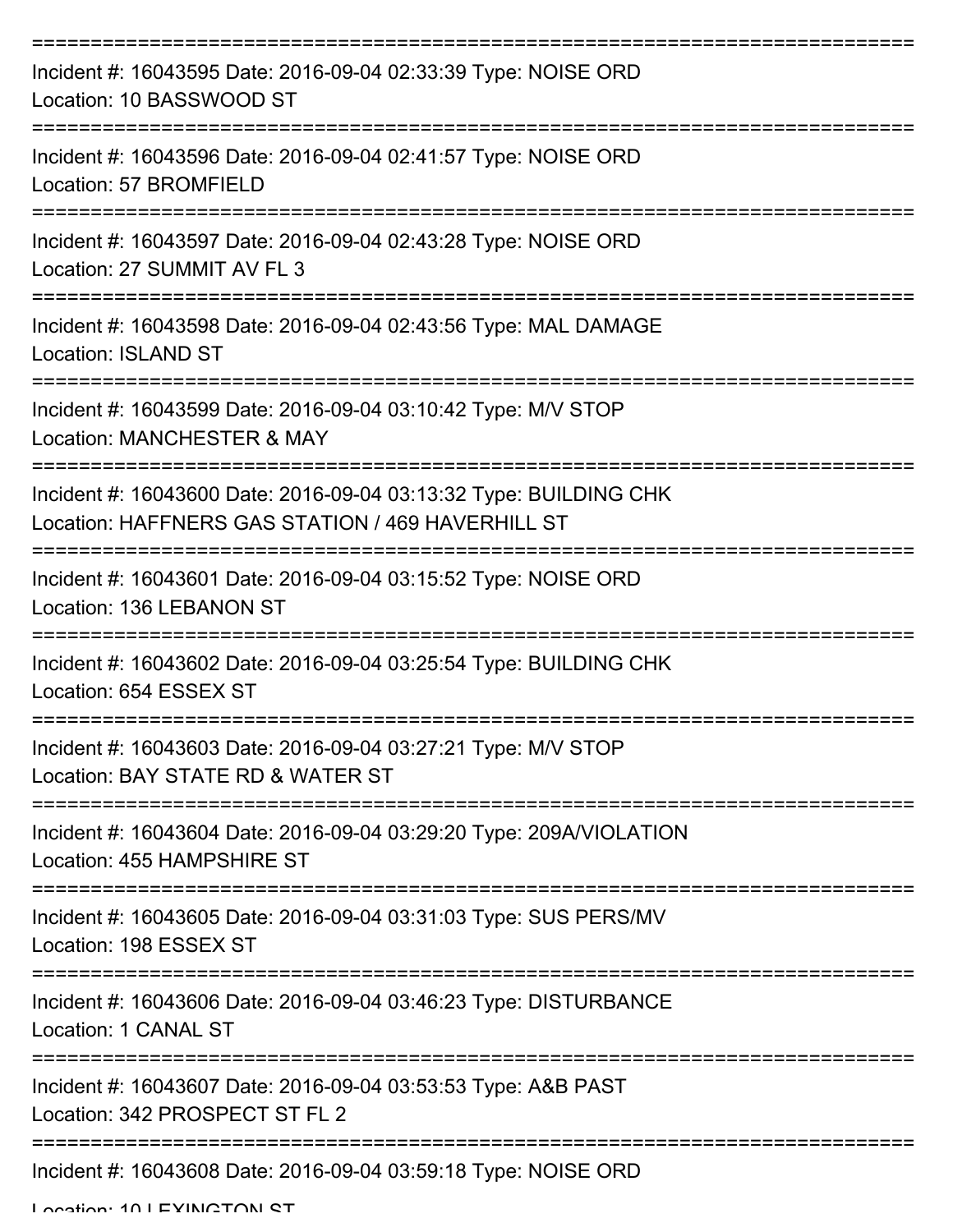| Incident #: 16043609 Date: 2016-09-04 03:59:47 Type: NOISE ORD<br>Location: 2 FLORENCE CT                                                |
|------------------------------------------------------------------------------------------------------------------------------------------|
| Incident #: 16043610 Date: 2016-09-04 04:39:47 Type: M/V STOP<br>Location: LIBERTY AV & MT VERNON ST                                     |
| Incident #: 16043611 Date: 2016-09-04 05:08:59 Type: FIGHT<br>Location: HAVERHILL ST & WHITE ST                                          |
| Incident #: 16043612 Date: 2016-09-04 05:22:26 Type: NOISE ORD<br>Location: 25 HANCOCK ST                                                |
| Incident #: 16043613 Date: 2016-09-04 05:34:03 Type: M/V STOP<br>Location: HAMPSHIRE ST & LEBANON ST                                     |
| Incident #: 16043614 Date: 2016-09-04 05:45:14 Type: NOISE ORD<br>Location: 374 PARK ST                                                  |
| Incident #: 16043615 Date: 2016-09-04 05:46:15 Type: MAN DOWN<br><b>Location: 4 FERRY ST</b>                                             |
| Incident #: 16043616 Date: 2016-09-04 05:47:05 Type: BUILDING CHK<br>Location: 252 WATER ST                                              |
| Incident #: 16043617 Date: 2016-09-04 06:09:02 Type: NOISE ORD<br>Location: 136 FERRY ST                                                 |
| ===================<br>Incident #: 16043618 Date: 2016-09-04 06:41:26 Type: ALARM/BURG<br>Location: HAFFNERS CAR WASH / 469 HAVERHILL ST |
| Incident #: 16043619 Date: 2016-09-04 07:07:32 Type: MV/BLOCKING<br>Location: 66 BAILEY ST                                               |
| Incident #: 16043620 Date: 2016-09-04 07:16:54 Type: PARK & WALK<br>Location: 0 BROADWAY                                                 |
| Incident #: 16043621 Date: 2016-09-04 07:27:45 Type: M/V STOP<br>Location: BROADWAY & GREEN ST                                           |
| Incident #: 16043622 Date: 2016-09-04 07:49:54 Type: M/V STOP<br>Location: BROADWAY                                                      |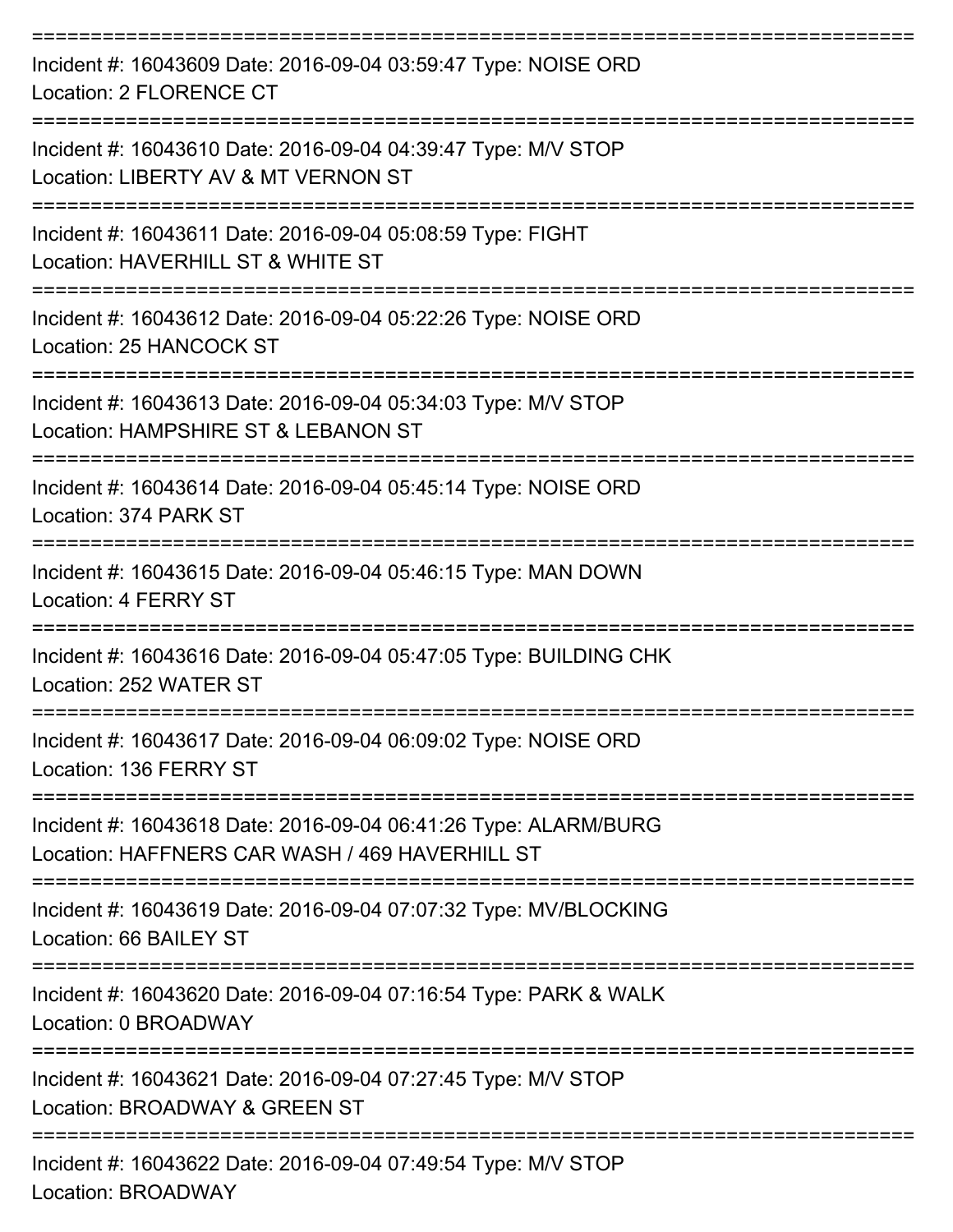| Incident #: 16043623 Date: 2016-09-04 08:03:19 Type: M/V STOP<br>Location: BEACON ST & TAFT ST                                       |
|--------------------------------------------------------------------------------------------------------------------------------------|
| :============================<br>Incident #: 16043624 Date: 2016-09-04 08:08:19 Type: M/V STOP<br>Location: ABBOTT ST & OSGOOD ST    |
| Incident #: 16043625 Date: 2016-09-04 08:21:32 Type: M/V STOP<br>Location: BROADWAY & VALLEY ST<br>==============================    |
| Incident #: 16043626 Date: 2016-09-04 08:30:36 Type: MEDIC SUPPORT<br>Location: SAM'S FOOD STORE / 389 BROADWAY<br>:================ |
| Incident #: 16043627 Date: 2016-09-04 08:37:20 Type: ROBBERY UNARM<br>Location: EXCHANGE ST & MYRTLE ST<br>===================       |
| Incident #: 16043628 Date: 2016-09-04 08:45:48 Type: ALARM/BURG<br>Location: EBLANS / 490 ESSEX ST                                   |
| Incident #: 16043629 Date: 2016-09-04 09:09:47 Type: MEDIC SUPPORT<br>Location: 427 LOWELL ST                                        |
| Incident #: 16043630 Date: 2016-09-04 09:10:55 Type: B&E/PAST<br>Location: BELLMORE'S AUTO CENTER / 185 S BROADWAY                   |
| Incident #: 16043631 Date: 2016-09-04 09:39:12 Type: SUS PERS/MV<br>Location: 34 BELMONT ST                                          |
| Incident #: 16043632 Date: 2016-09-04 10:04:43 Type: PARK & WALK<br>Location: BRADFORD ST & BROADWAY                                 |
| Incident #: 16043633 Date: 2016-09-04 10:06:45 Type: PARK & WALK<br>Location: BRADFORD ST & BROADWAY                                 |
| Incident #: 16043634 Date: 2016-09-04 10:13:05 Type: LIC PLATE STO<br>Location: 600 BROADWAY #432                                    |
| Incident #: 16043635 Date: 2016-09-04 10:25:46 Type: HIT & RUN M/V<br>Location: 44 HILLSIDE AV                                       |
| Incident #: 16043636 Date: 2016-09-04 10:31:37 Type: M/V STOP<br>Location: FOSTER ST & SALEM ST                                      |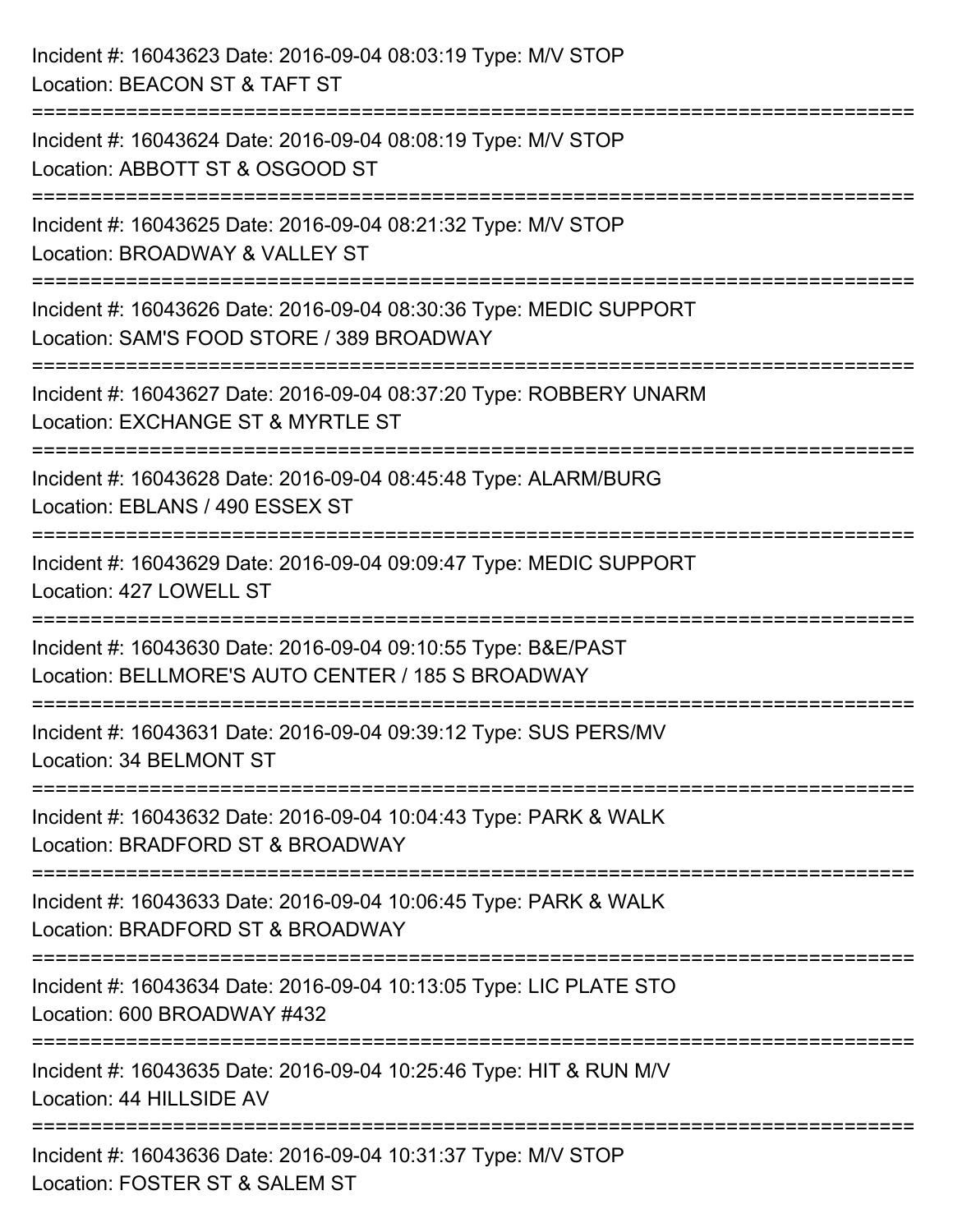| Incident #: 16043637 Date: 2016-09-04 10:47:20 Type: MAL DAMAGE<br>Location: 2 WHITMAN ST                                         |
|-----------------------------------------------------------------------------------------------------------------------------------|
| Incident #: 16043638 Date: 2016-09-04 10:55:14 Type: M/V STOP<br>Location: HAMPSHIRE ST & LOWELL ST                               |
| Incident #: 16043639 Date: 2016-09-04 10:57:35 Type: M/V STOP<br>Location: AMESBURY ST & ESSEX ST                                 |
| Incident #: 16043641 Date: 2016-09-04 10:59:06 Type: B&E/MV/PAST<br>Location: 43 WEST ST                                          |
| Incident #: 16043640 Date: 2016-09-04 10:59:19 Type: M/V STOP<br>Location: GROTON ST & S BROADWAY<br>=====================        |
| Incident #: 16043642 Date: 2016-09-04 11:06:46 Type: SPECIAL CHECK<br>Location: 12 LAFAYETTE AV                                   |
| Incident #: 16043643 Date: 2016-09-04 11:19:01 Type: TRESPASSING<br><b>Location: 1 AUBURN ST</b><br>============================= |
| Incident #: 16043644 Date: 2016-09-04 11:28:41 Type: MAL DAMAGE<br>Location: 183 ABBOTT ST                                        |
| Incident #: 16043645 Date: 2016-09-04 11:49:50 Type: KEEP PEACE<br>Location: 473 ESSEX ST                                         |
| Incident #: 16043646 Date: 2016-09-04 11:54:49 Type: MEDIC SUPPORT<br>Location: 800 ESSEX ST                                      |
| Incident #: 16043647 Date: 2016-09-04 12:04:57 Type: MEDIC SUPPORT<br>Location: 155 HAVERHILL ST                                  |
| Incident #: 16043648 Date: 2016-09-04 12:09:55 Type: MAL DAMAGE<br>Location: 2 MUSEUM SQ #216                                     |
| Incident #: 16043649 Date: 2016-09-04 12:38:48 Type: THREATS<br>Location: 54 CONGRESS ST #1                                       |
| ---------------------------------<br>Incident #: 16043650 Date: 2016-09-04 13:04:02 Type: DRUG VIO<br>Location: 40 CEDAR ST       |

===========================================================================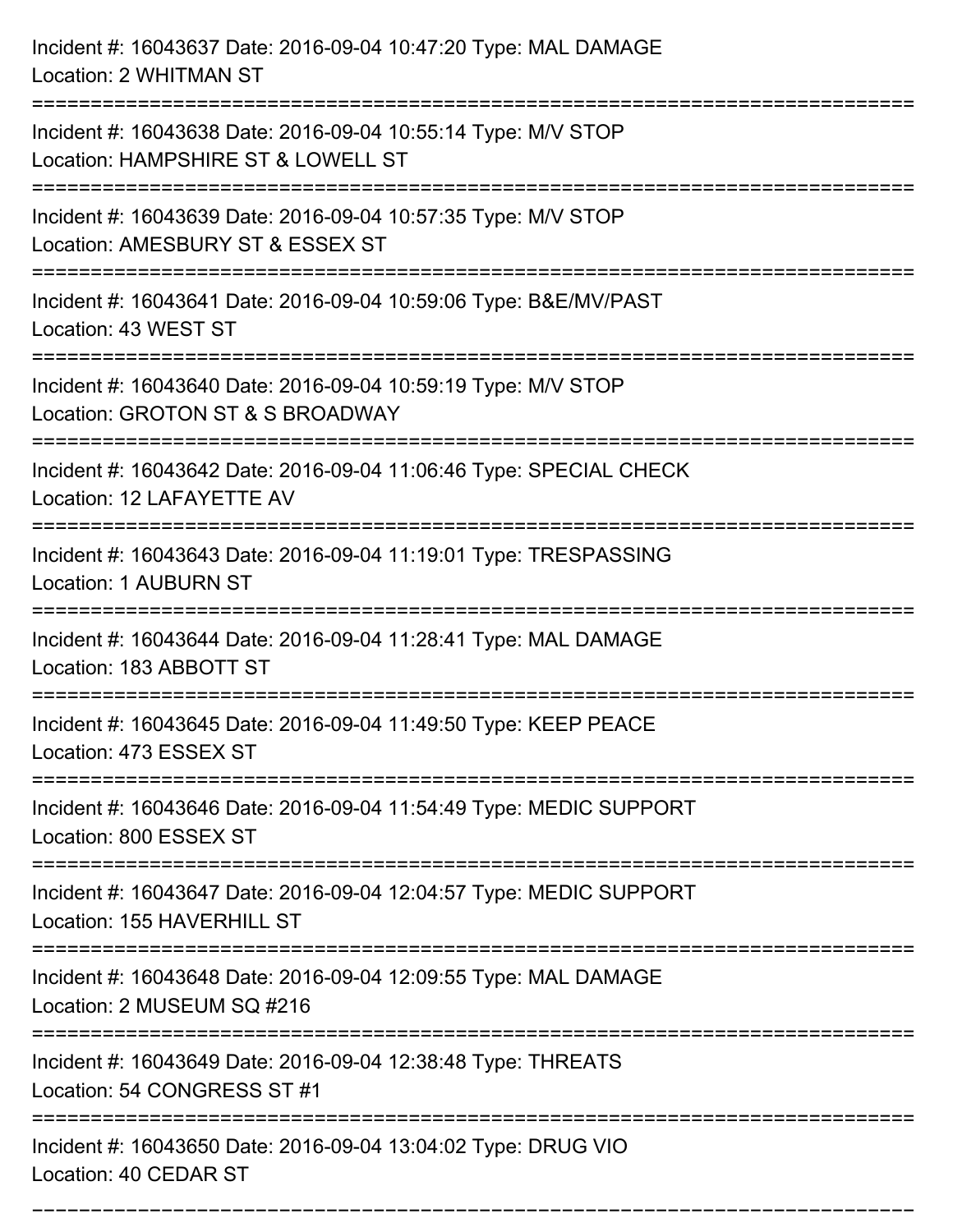| Incident #: 16043651 Date: 2016-09-04 13:13:48 Type: A&B PAST<br>Location: 198 LAWRENCE ST                                    |
|-------------------------------------------------------------------------------------------------------------------------------|
| :=====================<br>Incident #: 16043652 Date: 2016-09-04 13:16:02 Type: SUS PERS/MV<br>Location: 112 MARSTON ST        |
| Incident #: 16043653 Date: 2016-09-04 13:58:04 Type: UNWANTEDGUEST<br>Location: 2 HOBSON ST                                   |
| Incident #: 16043654 Date: 2016-09-04 13:59:13 Type: M/V STOP<br>Location: GORHAM ST & S BROADWAY                             |
| Incident #: 16043655 Date: 2016-09-04 14:03:09 Type: RECOV/STOL/MV<br>Location: 170 SALEM ST<br>============================= |
| Incident #: 16043656 Date: 2016-09-04 14:04:54 Type: ALARM/BURG<br>Location: TARBOX SCHOOL / 59 ALDER ST                      |
| Incident #: 16043657 Date: 2016-09-04 14:07:28 Type: ALARM/BURG<br>Location: 25 PEARL ST<br>:================================ |
| Incident #: 16043658 Date: 2016-09-04 14:19:34 Type: AUTO ACC/NO PI<br>Location: 271 BROADWAY                                 |
| Incident #: 16043659 Date: 2016-09-04 14:41:50 Type: M/V STOP<br>Location: HAMPSHIRE ST & METHUEN ST                          |
| Incident #: 16043660 Date: 2016-09-04 14:44:11 Type: BUILDING CHK<br>Location: 44 UNION ST                                    |
| Incident #: 16043661 Date: 2016-09-04 14:45:53 Type: M/V STOP<br>Location: COMMON ST & HAMPSHIRE ST                           |
| Incident #: 16043662 Date: 2016-09-04 14:53:13 Type: ANIMAL COMPL<br>Location: NEW BALANCE ATHLETIC SHOE CORP / 5 S UNION ST  |
| Incident #: 16043663 Date: 2016-09-04 15:05:50 Type: M/V STOP<br>Location: FRANKLIN ST & LOWELL ST                            |
| Incident #: 16043664 Date: 2016-09-04 15:15:00 Type: M/V STOP<br>Location: LENOX ST & S BROADWAY                              |
|                                                                                                                               |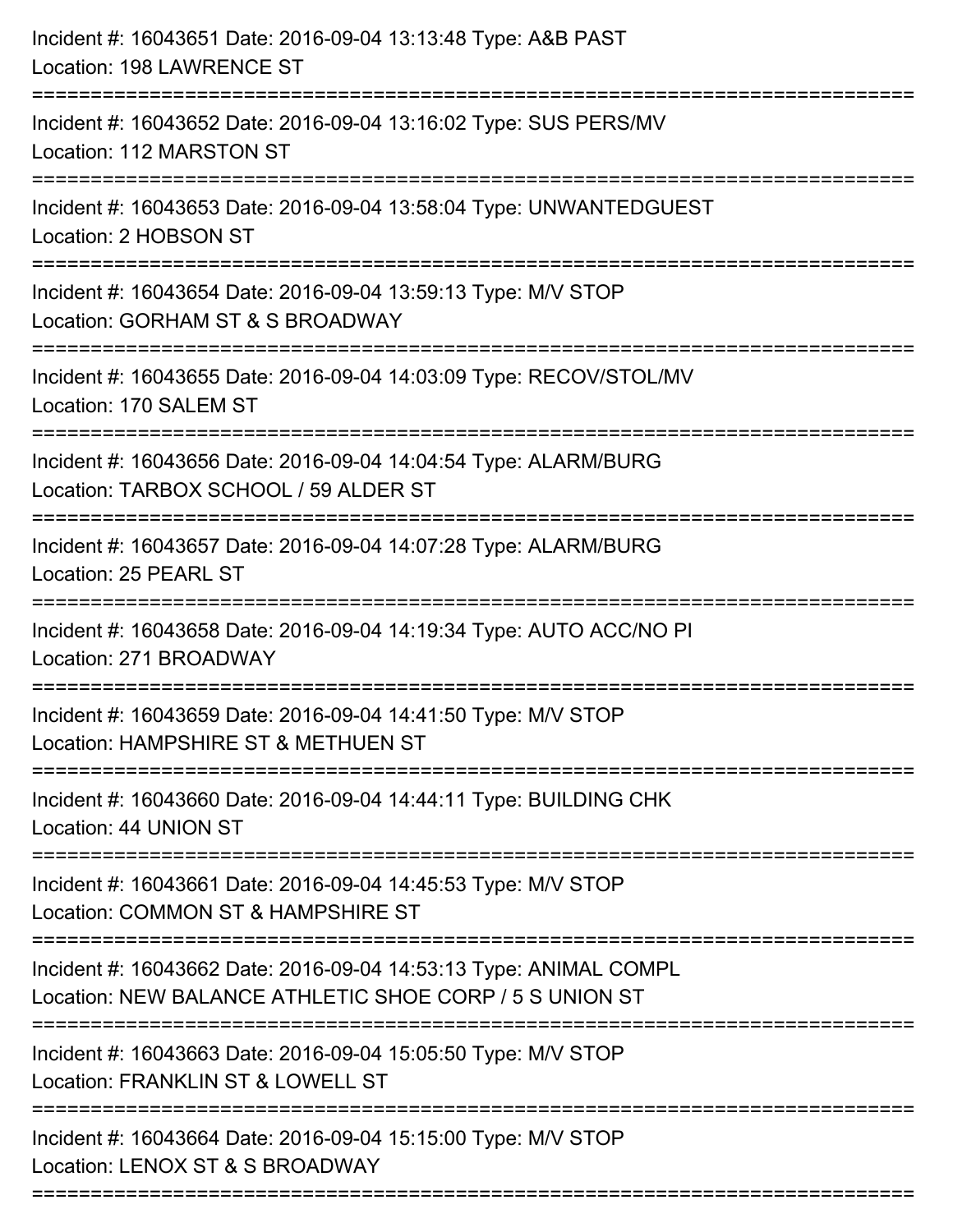| Location: SWEENEYS PACKAGE STORE / 90 ESSEX ST                                                                                                  |
|-------------------------------------------------------------------------------------------------------------------------------------------------|
| Incident #: 16043666 Date: 2016-09-04 15:29:22 Type: M/V STOP<br>Location: 384YE5 / GORHAM ST & S BROADWAY<br>:================================ |
| Incident #: 16043667 Date: 2016-09-04 15:45:51 Type: B&E/PROG<br>Location: 31 SUMMER ST                                                         |
| Incident #: 16043669 Date: 2016-09-04 15:49:12 Type: UNKNOWN PROB<br>Location: 21 OHIO AV #APT 1<br>============================                |
| Incident #: 16043668 Date: 2016-09-04 15:51:25 Type: AUTO ACC/NO PI<br>Location: HAVERHILL ST & WEST ST                                         |
| Incident #: 16043670 Date: 2016-09-04 15:53:57 Type: 209A/VIOLATION<br>Location: 206 ABBOTT ST                                                  |
| Incident #: 16043671 Date: 2016-09-04 15:56:01 Type: CK WELL BEING<br>Location: 11 DAISY ST #A FL 1                                             |
| Incident #: 16043672 Date: 2016-09-04 16:02:01 Type: ALARM/BURG<br>Location: MUNOZ RESD / 31 ALDER ST                                           |
| Incident #: 16043673 Date: 2016-09-04 16:02:59 Type: ALARM/BURG<br>Location: C + D AUTO GLASS / 21 WEST ST                                      |
| Incident #: 16043674 Date: 2016-09-04 16:04:49 Type: NOISE ORD<br>Location: 11 VINE ST                                                          |
| Incident #: 16043675 Date: 2016-09-04 16:28:21 Type: NOISE ORD<br>Location: 34 CANTON ST                                                        |
| Incident #: 16043676 Date: 2016-09-04 16:31:16 Type: NOISE ORD<br>Location: 3 BUNKERHILL ST                                                     |
| Incident #: 16043677 Date: 2016-09-04 17:02:29 Type: NEIGHBOR PROB<br>Location: 220 HIGH ST FL 1                                                |
| Incident #: 16043678 Date: 2016-09-04 17:22:04 Type: NOISE ORD<br>Location: 95 FARNHAM ST                                                       |

Incident #: 16043679 Date: 2016 09 04 17:25:26 Type: 2016 09 04 17:25:26 Type: 2016 09 04 17:25:26<br>.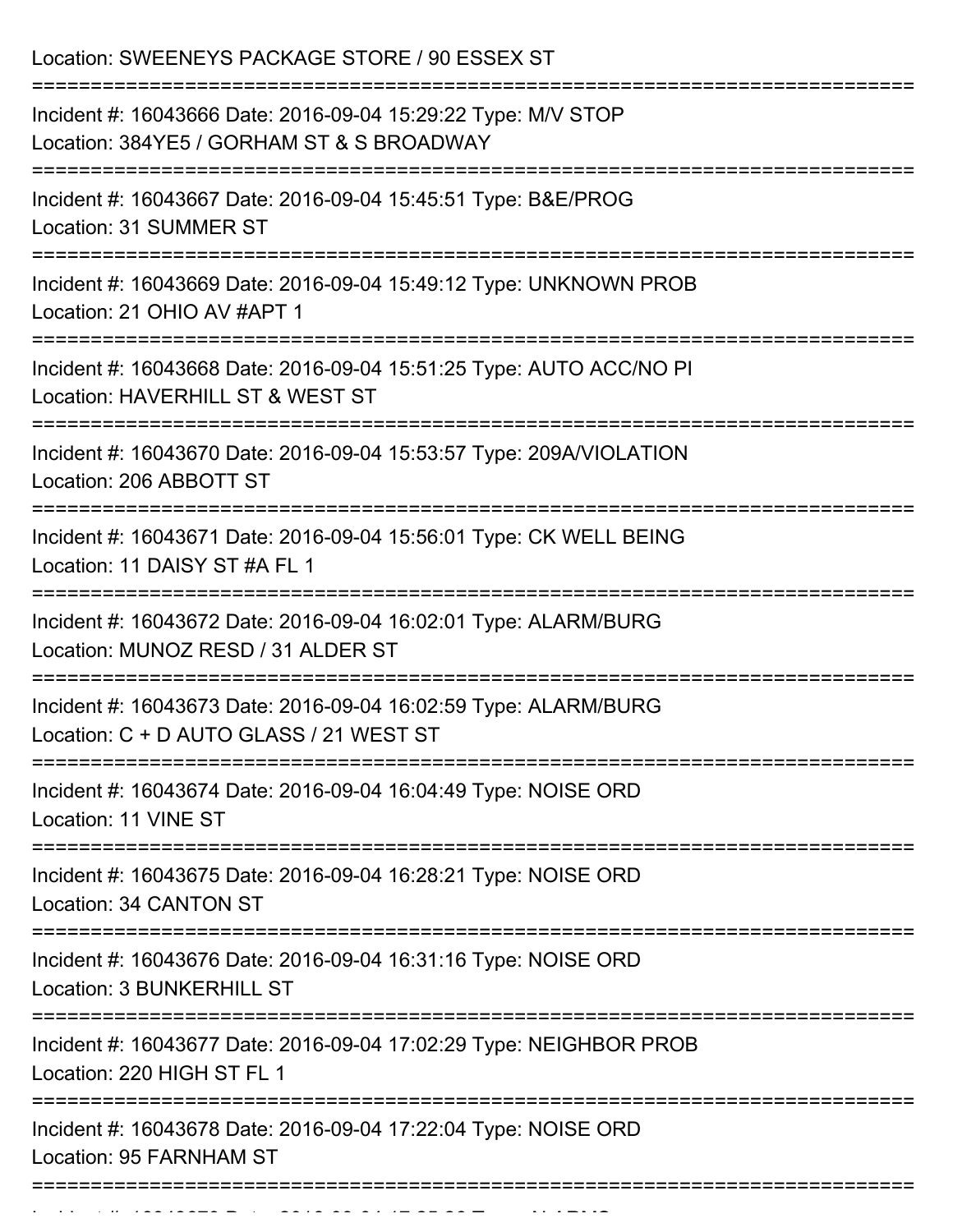| Incident #: 16043680 Date: 2016-09-04 17:28:21 Type: ROBBERY UNARM<br>Location: 342 BROADWAY<br>:=====================<br>Incident #: 16043681 Date: 2016-09-04 17:33:36 Type: MISC<br>Location: 90 LOWELL ST<br>Incident #: 16043682 Date: 2016-09-04 17:37:14 Type: NOISE ORD<br>Location: 484 HAVERHILL ST<br>==============================<br>Incident #: 16043683 Date: 2016-09-04 17:47:24 Type: A&B PAST<br>Location: 640 S UNION ST<br>Incident #: 16043684 Date: 2016-09-04 17:50:24 Type: LOUD NOISE<br>Location: BEVEL ST & BUTLER ST<br>Incident #: 16043685 Date: 2016-09-04 17:50:50 Type: MV/BLOCKING<br>Location: 107 JACKSON ST<br>Incident #: 16043687 Date: 2016-09-04 17:52:16 Type: LOUD NOISE<br>Location: 134 MARGIN ST<br>Incident #: 16043686 Date: 2016-09-04 17:53:37 Type: DISTURBANCE<br>Location: BROOKFIELD ST & KENNETH ST<br>Incident #: 16043688 Date: 2016-09-04 18:00:05 Type: MEDIC SUPPORT<br>Location: 161 SALEM ST FL 2ND<br>Incident #: 16043689 Date: 2016-09-04 18:13:42 Type: LOUD NOISE<br>Location: FARNHAM ST & FOSTER ST<br>Incident #: 16043690 Date: 2016-09-04 18:16:05 Type: SUS PERS/MV<br>Location: ESSEX ST & UNION ST<br>Incident #: 16043691 Date: 2016-09-04 18:22:24 Type: M/V STOP<br>Location: 126 HAVERHILL ST<br>Incident #: 16043692 Date: 2016-09-04 18:28:43 Type: NOISE ORD<br>Location: 103 FARNHAM ST | Location: SOUTH LAWRENCE EAST SCHOOL / 165 CRAWFORD ST |
|-----------------------------------------------------------------------------------------------------------------------------------------------------------------------------------------------------------------------------------------------------------------------------------------------------------------------------------------------------------------------------------------------------------------------------------------------------------------------------------------------------------------------------------------------------------------------------------------------------------------------------------------------------------------------------------------------------------------------------------------------------------------------------------------------------------------------------------------------------------------------------------------------------------------------------------------------------------------------------------------------------------------------------------------------------------------------------------------------------------------------------------------------------------------------------------------------------------------------------------------------------------------------------------------------------------------------------------------------------------------------------|--------------------------------------------------------|
|                                                                                                                                                                                                                                                                                                                                                                                                                                                                                                                                                                                                                                                                                                                                                                                                                                                                                                                                                                                                                                                                                                                                                                                                                                                                                                                                                                             |                                                        |
|                                                                                                                                                                                                                                                                                                                                                                                                                                                                                                                                                                                                                                                                                                                                                                                                                                                                                                                                                                                                                                                                                                                                                                                                                                                                                                                                                                             |                                                        |
|                                                                                                                                                                                                                                                                                                                                                                                                                                                                                                                                                                                                                                                                                                                                                                                                                                                                                                                                                                                                                                                                                                                                                                                                                                                                                                                                                                             |                                                        |
|                                                                                                                                                                                                                                                                                                                                                                                                                                                                                                                                                                                                                                                                                                                                                                                                                                                                                                                                                                                                                                                                                                                                                                                                                                                                                                                                                                             |                                                        |
|                                                                                                                                                                                                                                                                                                                                                                                                                                                                                                                                                                                                                                                                                                                                                                                                                                                                                                                                                                                                                                                                                                                                                                                                                                                                                                                                                                             |                                                        |
|                                                                                                                                                                                                                                                                                                                                                                                                                                                                                                                                                                                                                                                                                                                                                                                                                                                                                                                                                                                                                                                                                                                                                                                                                                                                                                                                                                             |                                                        |
|                                                                                                                                                                                                                                                                                                                                                                                                                                                                                                                                                                                                                                                                                                                                                                                                                                                                                                                                                                                                                                                                                                                                                                                                                                                                                                                                                                             |                                                        |
|                                                                                                                                                                                                                                                                                                                                                                                                                                                                                                                                                                                                                                                                                                                                                                                                                                                                                                                                                                                                                                                                                                                                                                                                                                                                                                                                                                             |                                                        |
|                                                                                                                                                                                                                                                                                                                                                                                                                                                                                                                                                                                                                                                                                                                                                                                                                                                                                                                                                                                                                                                                                                                                                                                                                                                                                                                                                                             |                                                        |
|                                                                                                                                                                                                                                                                                                                                                                                                                                                                                                                                                                                                                                                                                                                                                                                                                                                                                                                                                                                                                                                                                                                                                                                                                                                                                                                                                                             |                                                        |
|                                                                                                                                                                                                                                                                                                                                                                                                                                                                                                                                                                                                                                                                                                                                                                                                                                                                                                                                                                                                                                                                                                                                                                                                                                                                                                                                                                             |                                                        |
|                                                                                                                                                                                                                                                                                                                                                                                                                                                                                                                                                                                                                                                                                                                                                                                                                                                                                                                                                                                                                                                                                                                                                                                                                                                                                                                                                                             |                                                        |
|                                                                                                                                                                                                                                                                                                                                                                                                                                                                                                                                                                                                                                                                                                                                                                                                                                                                                                                                                                                                                                                                                                                                                                                                                                                                                                                                                                             |                                                        |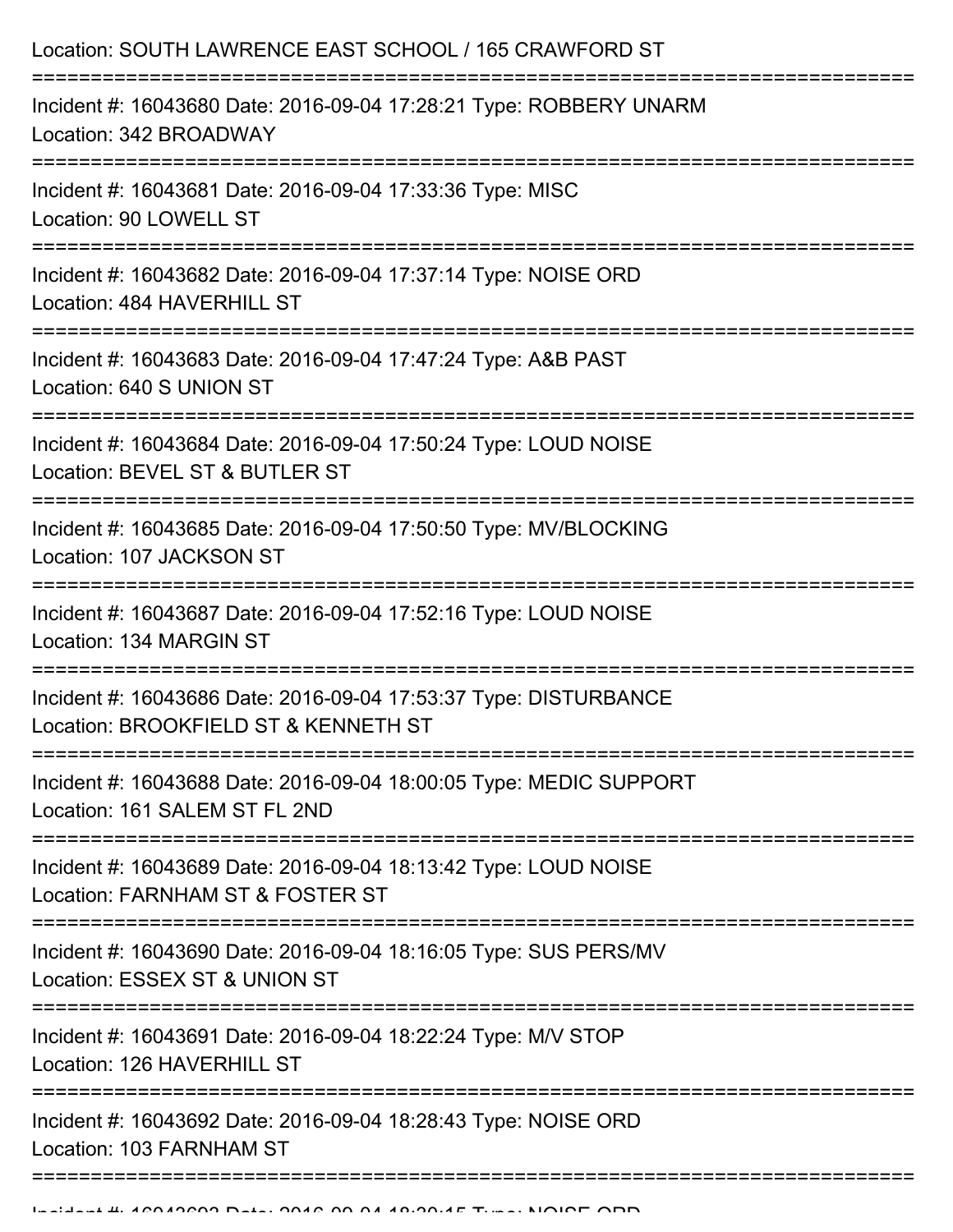Location: 34 CANTON ST

| Incident #: 16043694 Date: 2016-09-04 18:31:29 Type: DOMESTIC/PAST<br>Location: 20 BERNARD AV                               |
|-----------------------------------------------------------------------------------------------------------------------------|
| Incident #: 16043695 Date: 2016-09-04 18:34:11 Type: NOISE ORD<br>Location: MARBLE AV & OREGON AV                           |
| Incident #: 16043696 Date: 2016-09-04 18:35:49 Type: NOISE ORD<br>Location: MARBLE AV & OREGON AV                           |
| Incident #: 16043697 Date: 2016-09-04 18:36:22 Type: NOISE ORD<br>Location: E HAVERHILL ST & ELM ST                         |
| Incident #: 16043698 Date: 2016-09-04 18:43:53 Type: M/V STOP<br>Location: E HAVERHILL ST & HAVERHILL ST                    |
| Incident #: 16043699 Date: 2016-09-04 18:45:38 Type: M/V STOP<br>Location: 14B BROADWAY AV                                  |
| Incident #: 16043700 Date: 2016-09-04 19:03:05 Type: NOTIFICATION<br>Location: 59 TREMONT ST                                |
| Incident #: 16043701 Date: 2016-09-04 19:06:48 Type: SUS PERS/MV<br><b>Location: 112 MARSTON ST</b>                         |
| Incident #: 16043702 Date: 2016-09-04 19:12:59 Type: DRUG OVERDOSE<br>Location: 161 BAILEY ST                               |
| Incident #: 16043703 Date: 2016-09-04 19:16:11 Type: M/V STOP<br>Location: APPLETON ST & METHUEN ST                         |
| Incident #: 16043704 Date: 2016-09-04 19:30:48 Type: NOISE ORD<br>Location: 544 HOWARD ST                                   |
| ===============================<br>Incident #: 16043705 Date: 2016-09-04 19:36:59 Type: LOUD NOISE<br>Location: 21 FERRY ST |
| Incident #: 16043706 Date: 2016-09-04 19:40:37 Type: TOW OF M/V<br>Location: 141 AMESBURY ST                                |
|                                                                                                                             |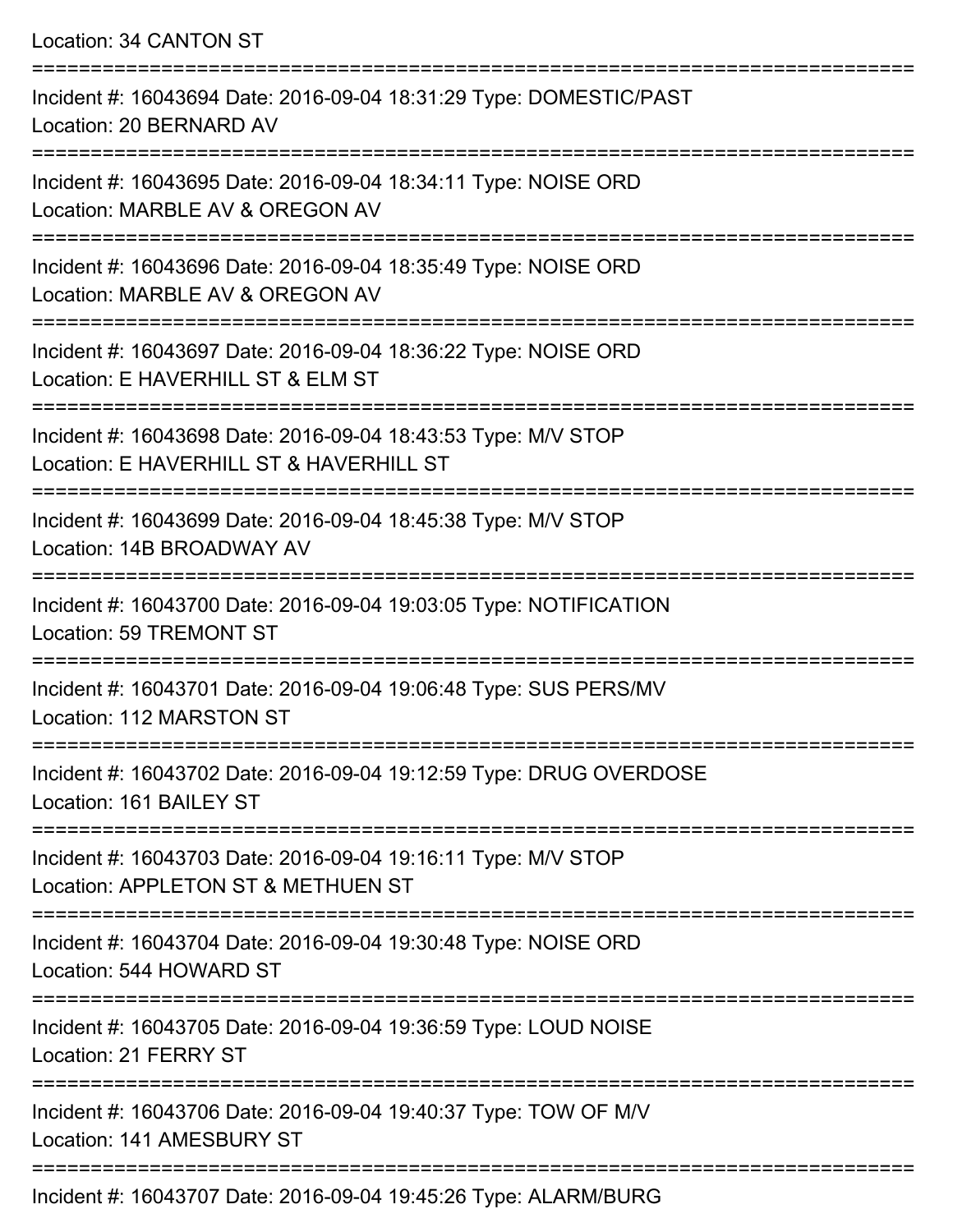| Incident #: 16043708 Date: 2016-09-04 19:46:42 Type: KEEP PEACE<br>Location: 40 PARK ST                           |
|-------------------------------------------------------------------------------------------------------------------|
| Incident #: 16043709 Date: 2016-09-04 19:50:03 Type: GENERAL SERV<br>Location: 11 LAWRENCE ST                     |
| Incident #: 16043710 Date: 2016-09-04 19:51:28 Type: AUTO ACC/NO PI<br>Location: S BROADWAY & SALEM ST            |
| Incident #: 16043711 Date: 2016-09-04 19:53:30 Type: GENERAL SERV<br>Location: 205 BROADWAY<br>------------------ |
| Incident #: 16043712 Date: 2016-09-04 19:55:35 Type: HIT & RUN M/V<br>Location: 141 MAY ST                        |
| Incident #: 16043714 Date: 2016-09-04 19:56:33 Type: MV/BLOCKING<br>Location: 36 YOUNG AV #B                      |
| Incident #: 16043713 Date: 2016-09-04 19:57:57 Type: AUTO ACC/NO PI<br>Location: 459 BROADWAY                     |
| Incident #: 16043715 Date: 2016-09-04 20:05:14 Type: LOUD NOISE<br>Location: 164 SPRUCE ST                        |
| Incident #: 16043716 Date: 2016-09-04 20:07:58 Type: VIO CITY ORD<br>Location: 108 EAST CAMBRIDGE ST              |
| Incident #: 16043717 Date: 2016-09-04 20:18:25 Type: FIGHT<br>Location: 87 GILBERT ST                             |
| Incident #: 16043718 Date: 2016-09-04 20:34:29 Type: M/V STOP<br>Location: 59 ESSEX ST                            |
| Incident #: 16043720 Date: 2016-09-04 20:34:44 Type: LOUD NOISE<br>Location: 37 CORNISH ST                        |
| Incident #: 16043719 Date: 2016-09-04 20:35:11 Type: SUS PERS/MV<br>Location: ESSEX ST & UNION ST                 |
| Incident #: 16043722 Date: 2016-09-04 20:36:43 Type: HIT & RUN M/V                                                |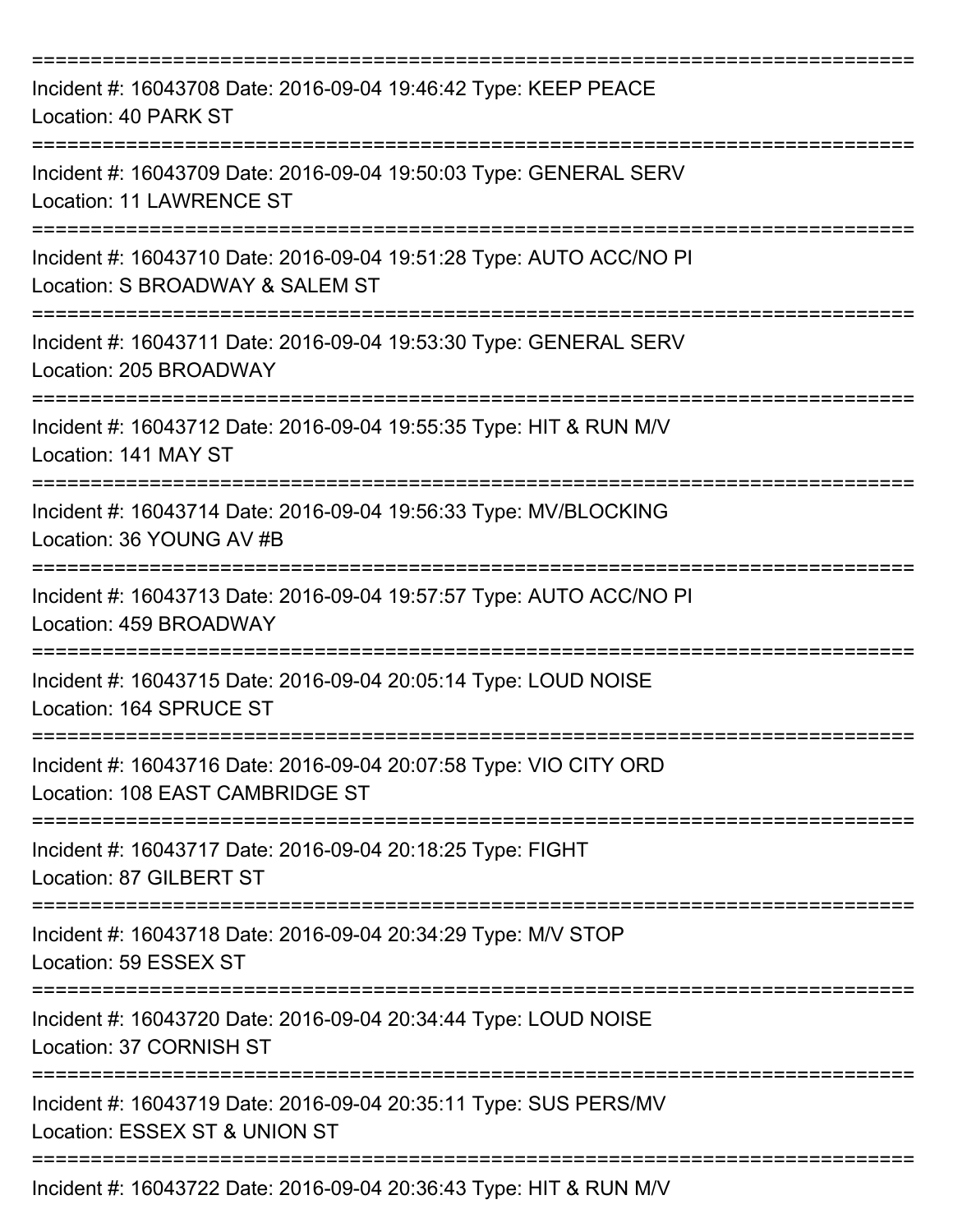| Incident #: 16043721 Date: 2016-09-04 20:41:04 Type: M/V STOP<br>Location: BOWDOIN ST & S BROADWAY      |
|---------------------------------------------------------------------------------------------------------|
| Incident #: 16043723 Date: 2016-09-04 20:50:24 Type: M/V STOP<br>Location: 200 COMMON ST                |
| Incident #: 16043724 Date: 2016-09-04 20:56:03 Type: M/V STOP<br>Location: BRADFORD ST & BROADWAY       |
| Incident #: 16043725 Date: 2016-09-04 21:07:15 Type: ALARM/BURG<br>Location: EBLEN STORE / 490 ESSEX ST |
| Incident #: 16043728 Date: 2016-09-04 21:15:09 Type: SUS PERS/MV<br>Location: 73 WINTHROP AV            |
| Incident #: 16043726 Date: 2016-09-04 21:17:28 Type: MV/BLOCKING<br>Location: 57 JACKSON ST             |
| Incident #: 16043727 Date: 2016-09-04 21:19:46 Type: MEDIC SUPPORT<br>Location: 10 ROWE ST              |
| Incident #: 16043729 Date: 2016-09-04 21:24:30 Type: NOISE ORD<br>Location: 85 WACHUSETTS AV            |
| Incident #: 16043730 Date: 2016-09-04 21:24:40 Type: NOISE ORD<br>Location: 166 PARK ST                 |
| Incident #: 16043731 Date: 2016-09-04 21:30:26 Type: NOISE ORD<br>Location: 28-30 PLEASANT ST           |
| Incident #: 16043733 Date: 2016-09-04 21:31:47 Type: DISTURBANCE<br>Location: 248 BROADWAY              |
| Incident #: 16043732 Date: 2016-09-04 21:32:09 Type: NOISE ORD<br>Location: 538 HOWARD ST               |
| Incident #: 16043734 Date: 2016-09-04 21:35:07 Type: MEDIC SUPPORT<br>Location: 141 AMESBURY ST         |
| Incident #: 16043735 Date: 2016-09-04 21:40:04 Type: AUTO ACC/NO PI                                     |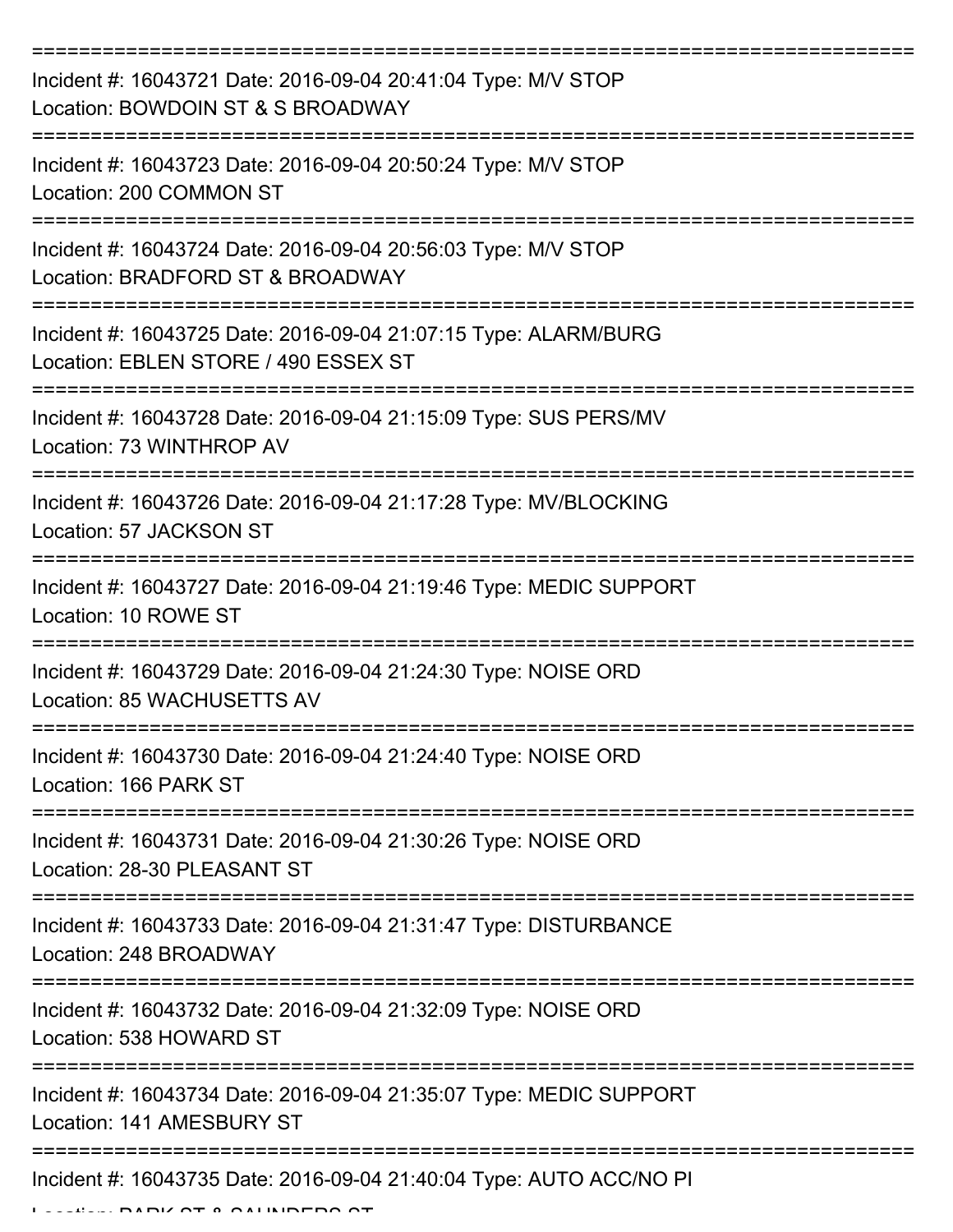| Incident #: 16043736 Date: 2016-09-04 21:52:45 Type: CK WELL BEING<br>Location: 226 MT VERNON ST                                      |
|---------------------------------------------------------------------------------------------------------------------------------------|
| Incident #: 16043737 Date: 2016-09-04 21:53:59 Type: DISTURBANCE<br>Location: 141 AMESBURY ST<br>==================================== |
| Incident #: 16043738 Date: 2016-09-04 21:56:38 Type: ALARM/BURG<br>Location: AMERICAN ELECTRO PLATING / 355 MERRIMACK ST              |
| Incident #: 16043739 Date: 2016-09-04 22:01:21 Type: NOISE ORD<br>Location: 153 HIGH ST                                               |
| Incident #: 16043740 Date: 2016-09-04 22:01:37 Type: A&B PAST<br>Location: 328 MARKET ST                                              |
| Incident #: 16043741 Date: 2016-09-04 22:03:12 Type: MAN DOWN<br>Location: 276 HAMPSHIRE ST                                           |
| Incident #: 16043742 Date: 2016-09-04 22:08:26 Type: DISTURBANCE<br>Location: 11 ALBION ST                                            |
| Incident #: 16043743 Date: 2016-09-04 22:10:27 Type: DOMESTIC/PAST<br>Location: 91 MYRTLE ST                                          |
| Incident #: 16043745 Date: 2016-09-04 22:12:18 Type: LOUD NOISE<br>Location: 29 SARGENT ST                                            |
| Incident #: 16043744 Date: 2016-09-04 22:12:38 Type: DISTURBANCE<br>Location: 15 CHELMSFORD ST                                        |
| Incident #: 16043746 Date: 2016-09-04 22:33:03 Type: M/V STOP<br>Location: E HAVERHILL ST & OAK ST                                    |
| Incident #: 16043747 Date: 2016-09-04 22:37:13 Type: NOISE ORD<br>Location: 37 CORNISH ST                                             |
| Incident #: 16043748 Date: 2016-09-04 22:46:07 Type: NOISE ORD<br>Location: 93-95 SUNSET AV #1 FL 1                                   |
| Incident #: 16043750 Date: 2016-09-04 23:01:10 Type: NOISE ORD                                                                        |

Location: 26 HANICOCK ST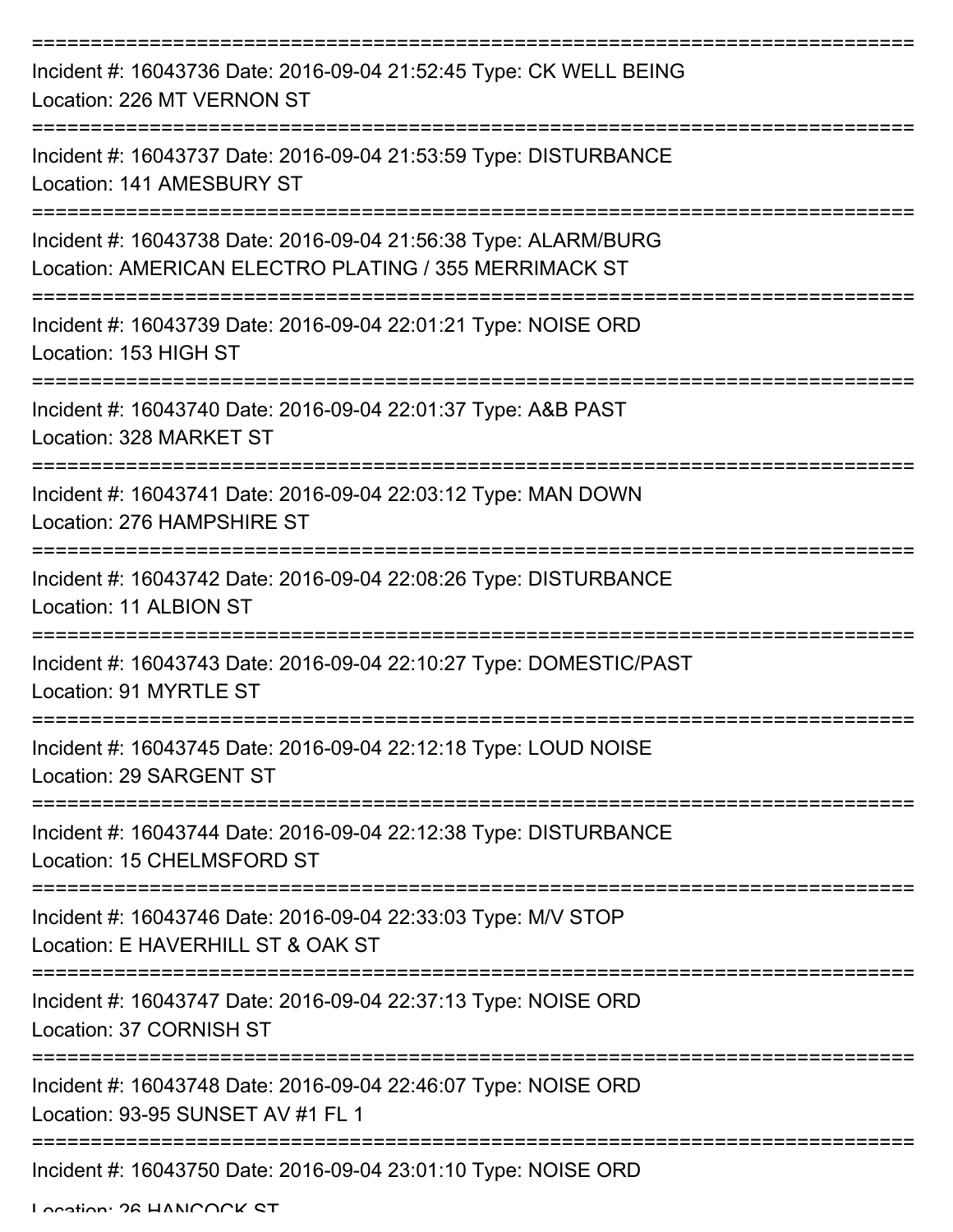| Incident #: 16043749 Date: 2016-09-04 23:02:10 Type: TRESPASSING<br>Location: 78 HOLLY ST                                                      |
|------------------------------------------------------------------------------------------------------------------------------------------------|
| Incident #: 16043751 Date: 2016-09-04 23:03:17 Type: SUS PERS/MV<br><b>Location: NEWBURY ST</b>                                                |
| Incident #: 16043753 Date: 2016-09-04 23:26:14 Type: DISTURBANCE<br>Location: XAVIER'S PLACE / 245 LAWRENCE ST                                 |
| Incident #: 16043754 Date: 2016-09-04 23:28:03 Type: TOW OF M/V<br>Location: SWEENEYS PACKAGE STORE / 90 ESSEX ST                              |
| Incident #: 16043755 Date: 2016-09-04 23:31:27 Type: AUTO ACC/PI<br>Location: 33 BENNINGTON ST                                                 |
| Incident #: 16043756 Date: 2016-09-04 23:35:30 Type: M/V STOP<br>Location: PARKER ST & SALEM ST                                                |
| Incident #: 16043757 Date: 2016-09-04 23:38:39 Type: M/V STOP<br>Location: HANCOCK ST & MELROSE TER<br>==========                              |
| Incident #: 16043758 Date: 2016-09-04 23:39:33 Type: DISORDERLY<br><b>Location: JUNIPER ST</b>                                                 |
| Incident #: 16043759 Date: 2016-09-04 23:41:59 Type: NOISE ORD<br>Location: 275 BOWDOIN ST<br>===========================<br>================= |
| Incident #: 16043760 Date: 2016-09-04 23:47:56 Type: SUS PERS/MV<br>Location: 10 METHUEN ST<br>===================================             |
| Incident #: 16043761 Date: 2016-09-04 23:53:22 Type: AUTO ACC/UNK PI<br>Location: LIBERTY TAXI / 137 LAWRENCE ST                               |
| Incident #: 16043762 Date: 2016-09-04 23:54:23 Type: NOISE ORD<br>Location: 132 EXCHANGE ST                                                    |
| Incident #: 16043763 Date: 2016-09-04 23:57:23 Type: NOISE ORD<br>Location: E HAVERHILL ST & SARGENT ST                                        |